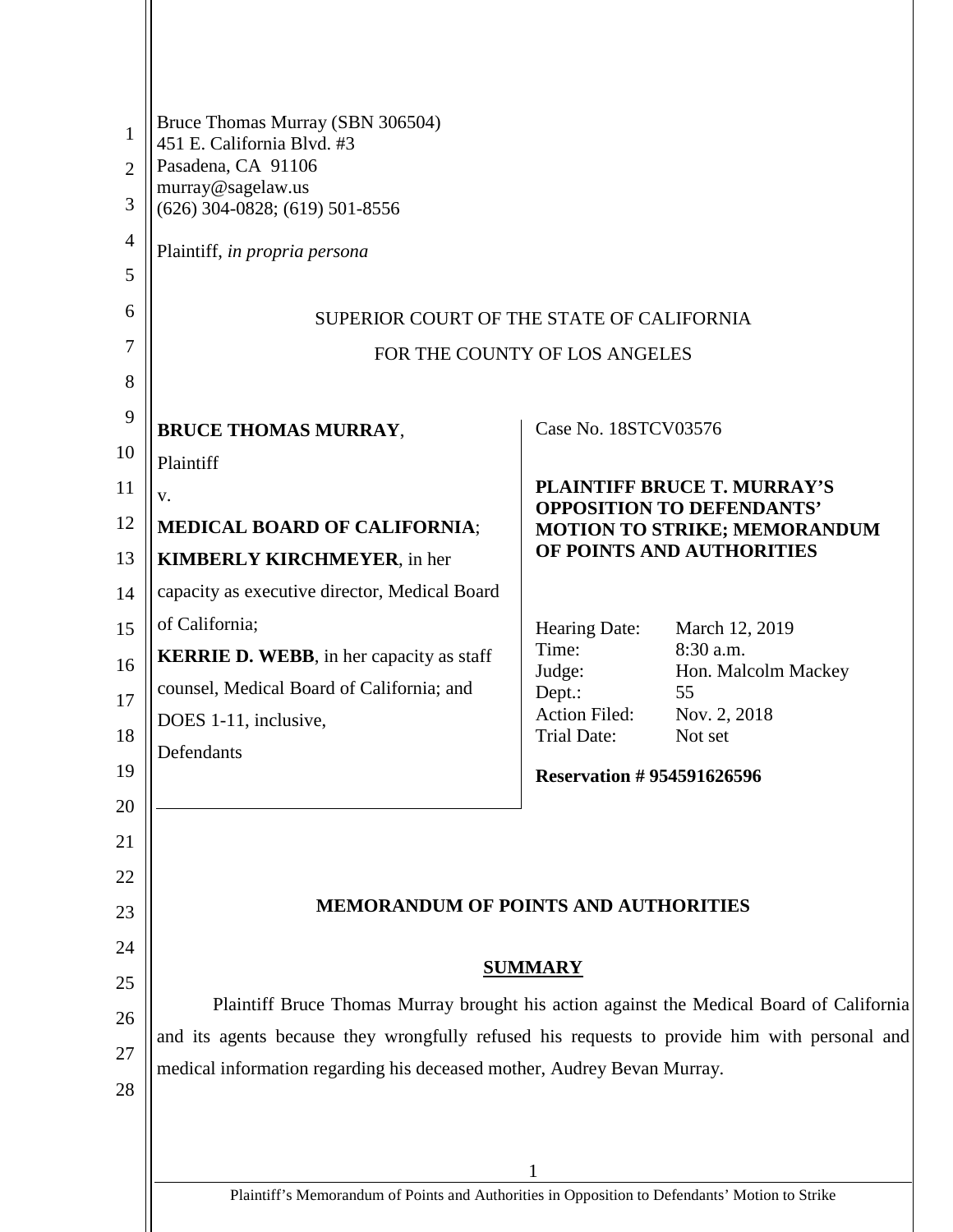Plaintiff's case is based primarily on the California Information Practices Act (CIPA), which mandates that public agencies release the personal information that they collect, upon request, to the individual to whom the information pertains, or his or her representative. Cal. Civ. Code §§ 1798.24-34.

1

2

3

4

5

6

7

8

9

10

11

12

13

14

15

16

17

22

23

24

25

26

In addition to wrongfully refusing to provide his mother's personal information, Defendants also failed to assist Plaintiff in the identification of records, in violation of Cal. Gov. Code § 6253.1, as stated in Plaintiff's third cause of action. Furthermore, Plaintiff alleges violation of the California Constitution and public policy.

Plaintiff requests that the court enjoin the named agents of the Medical Board to release the information he seeks, and he requests damages against the Medical Board, as allowed by Cal. Civ. Code § 1798.48. Plaintiff also seeks declaratory relief. He further requests attorney's fees pursuant to Cal. Civ. Code § 1798.48(b), Cal. Code Civ. Proc. § 1021.5, and/or equitable principles.

Plaintiff has presented seven causes of action, and his prayer for relief assigns remedies in accordance with each applicable statute cited in his complaint. This memorandum will demonstrate the legal sufficiency of all of Plaintiff's claims and remedies.

#### **ARGUMENT**

#### **I. PLEADINGS DRAWN IN CONFORMITY WITH LAW**

18 19 20 21 Defendants declare that Plaintiff's "complaint states irrelevant or immaterial allegations" and "the complaint also fails to conform with the laws of this state." (Defs.' Mem. of P. & A. in Supp. of Mot. to Strike at 6:16-18.) That is the beginning and end of their analysis, i.e., no analysis. Therefore, Defendants' motion to strike fails on the first count.

# **II. PLAINTIFF'S PRAYER FOR RELIEF PROPERLY REQUESTS EQUITABLE AND LEGAL REMEDIES, AS WELL AS COSTS AND FEES, IN ACCORDANCE WITH THE LAW APPLICABLE TO EACH CAUSE OF ACTION.**

**A. Plaintiff is entitled to injunctive relief, damages and fees under the Information Practices Act, as stated in his first two causes of action.**

27 28 The California Information Practices Act (CIPA) states: "Any agency that fails to comply with any provision of this chapter may be enjoined by any court of competent jurisdiction." Cal.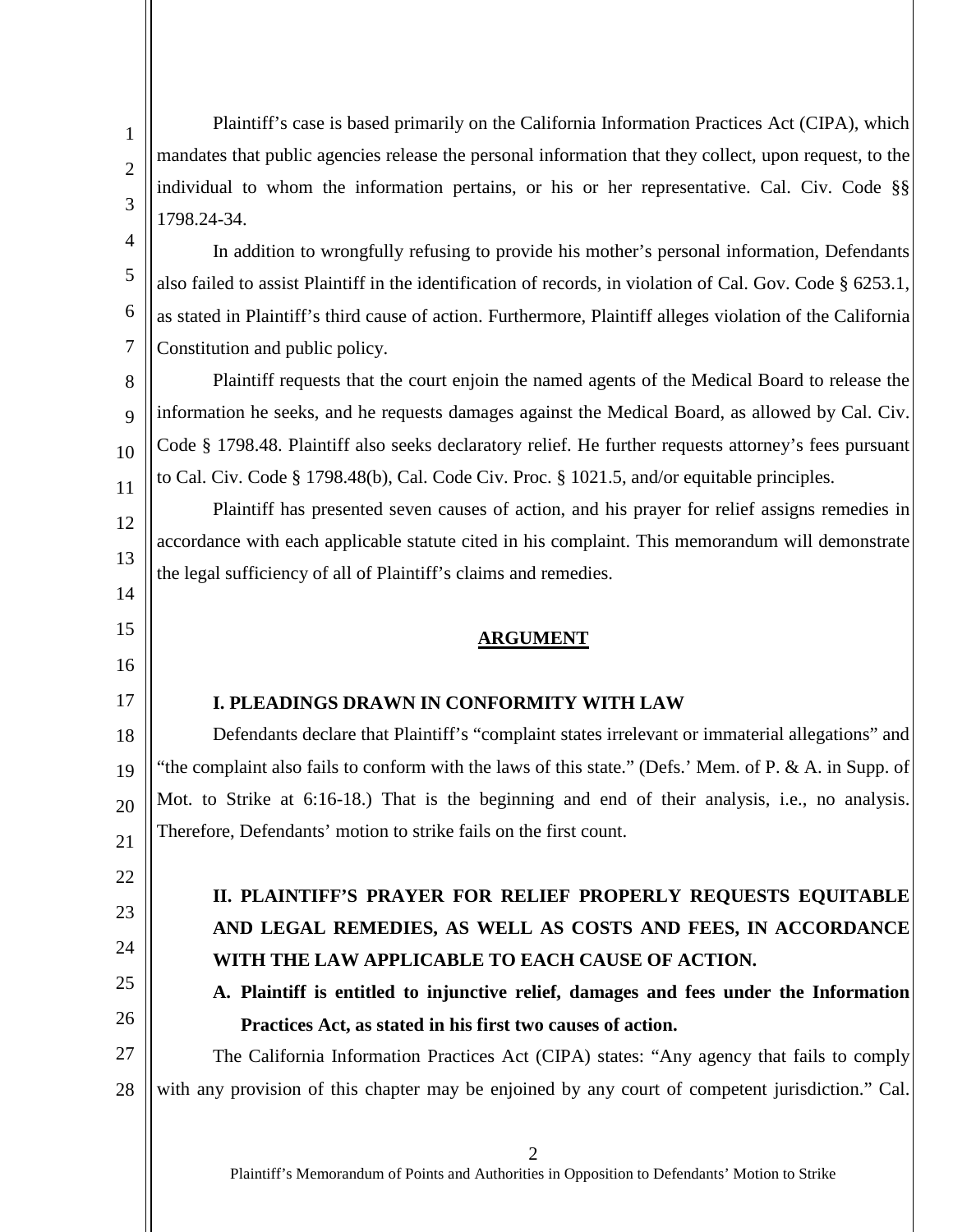Civ. Code § 1798.47. "In any suit brought under the provisions of subdivision (b) or (c) of Section 1798.45, the agency shall be liable to the individual in an amount equal to the sum of: (a) Actual damages sustained by the individual, including damages for mental suffering. (b) The costs of the action together with reasonable attorney's fees as determined by the court." Cal. Civ. Code § 1798.48.

Despite the fact that Plaintiff's complaint plainly states his first two causes of action under the Information Practices Act, Defendants' insist that Plaintiff seeks public information under the California Public Records Act (CPRA). (Defs.' Mem. at 6-7.) Under their alternate,<sup>[1](#page-2-0)</sup> CPRA-based lawsuit, Defendants assert a blanket exemption under Cal. Gov. Code § 6254(f) (Records of investigations conducted by a state agency). *Id.* Defendants then conjure up a fictional version of § 6254, in which all exemptions are total and absolute. In reality, all of the exemptions listed in § 6254, are all permissive, not mandatory. i.e., "this chapter does not require the disclosure of any of the following records  $\ldots$ " *Id.*<sup>[2](#page-2-1)</sup>

13 14 15 16 17 18 More importantly, CPRA does not supersede CIPA, as the Defendants would like. In fact, it's the other way around: "This chapter shall be construed to supersede any other provision of state law, including Section 6253.5 of the Government Code, **or any exemption in Section 6254** or 6255 of the Government Code, which authorizes any agency to withhold from an individual any record containing personal information which is otherwise accessible under the provisions of this chapter." Cal. Civ. Code § 1798.70. [Emphasis added.] The appellate court expressly affirmed this construction of the two laws in *Bates v. Franchise Tax Bd.,* 124 Cal. App. 4th 367, 376 (2004).

19

1

2

3

4

5

6

7

8

9

10

11

12

20

<span id="page-2-0"></span><sup>21</sup> 22 23 1 Defendants' argument follows a classic "straw man" pattern. *"Straw Man:* This is a fallacious argument in which one creates the illusion of having refuted a solid proposition by substituting a similar, weaker proposition for it and refuting the substitute instead." Barbara A. Kalinowski, LOGIC AB INITIO: A FUNCTIONAL APPROACH TO IMPROVE LAW STUDENTS' CRITICAL THINKING SKILLS, 22 Legal Writing: J. Legal Writing Inst. 109, 139 (2018). Here, Defendants' create an alternate lawsuit, a false construct, in order to strike it down.

<span id="page-2-1"></span><sup>25</sup> 26 27  $2$  In their demurrer memorandum (at 16:17), Defendants' own featured case demonstrates that the exemptions in § 6254 are not absolute. *Williams v. Superior Court,* 5 Cal. 4th 337 (1993). In that case, the San Bernardino County sheriff even went so far as to refuse to produce records for examination by the court, although he later abandoned this position. *Id.* at 353, 347. "Throughout this litigation the Sheriff has resisted public disclosure on the ground that the subdivision (f) exemption is 'absolute.' However, it is clear that the exemption is not literally 'absolute.' In the first place, subdivision (f), itself, requires the disclosure of certain

<sup>28</sup> specified information. In the second place, section 6259 expressly authorizes the superior court, upon a

sufficient showing, to examine records in camera to determine whether they are being improperly withheld." *Id.* at 346.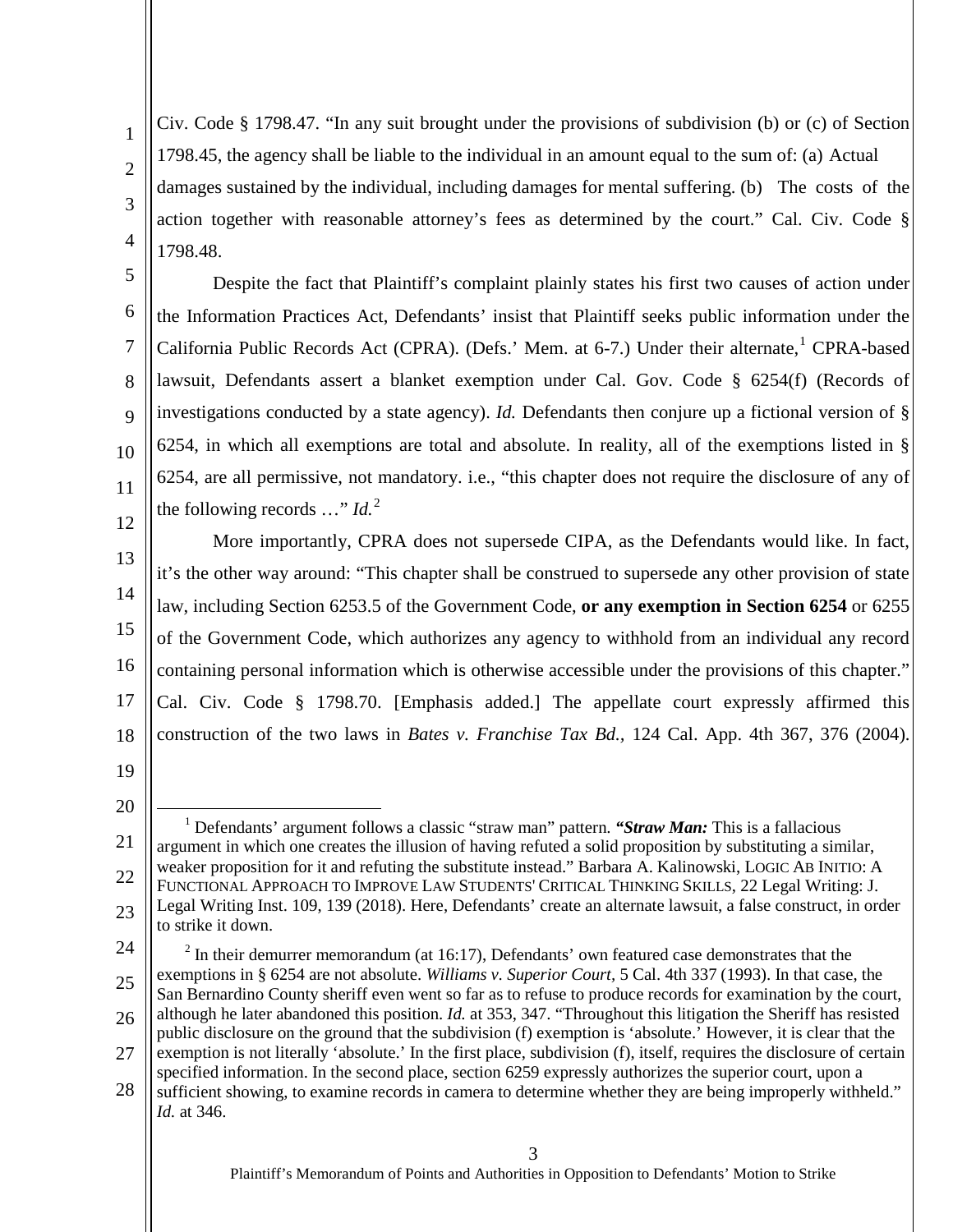"This interpretation is consistent with the express purpose of the IPA, to govern the collection, maintenance, and use of *personal* information." *Id.* at 377.

But Defendants attempt to construct the laws precisely the opposite: They make CPRA supersede CIPA, rather than the other way around. This construction has no grounding in law or logic.

In the non-fiction version of Plaintiff's lawsuit, he seeks his deceased mother's personal and medical information, $3$  and he rightfully asserts his primary claims and remedies under the California Information Practices Act. The non-fiction version of CIPA is not swallowed up by the Public Records Act. And the non-fiction version of CIPA does not contain a long list of exemptions preventing the release of personal information to the person it belongs to. The law and facts of this case are inconvenient to Defendants, so they invent their own. The fallacy<sup>[4](#page-3-1)</sup> is transparent.

11 12 13 14 15 16 17 18 If, as may be the case, some of Audrey Murray's personal and medical information is contained in or among exempt documents, Plaintiff is still entitled to his mother's personal information – and it must be extracted accordingly – just as multiple levels of hearsay are sifted out in the evidentiary context. (See Cal. Evid. Code §§ 1201, 1271; FRE § 805.) Both CIPA and CPRA contain provisions and procedures for redacting and segregating information. Cal. Civ. Code § 1798.46; Cal. Gov. Code § 6259. But Defendants refuse to parse out and release **any** information in Audrey Murray's file. Instead, they force Plaintiff to bring a civil action and have the court do this work instead. Defendants' are not living up to their duties under the law; and their recalcitrance burdens everyone involved.

19 20 21 Plaintiff is entitled to relief under the Information Practices Act, and he has properly stated his claims and remedies. Therefore Defendants' motion to strike his first two causes of action should be denied.

/

/

/

/

1

2

3

4

5

6

7

8

9

10

- 22
- 23
- 24
- 25

Plaintiff's Memorandum of Points and Authorities in Opposition to Defendants' Motion to Strike

<span id="page-3-0"></span><sup>26</sup> 27 <sup>3</sup> "The term 'personal information' means any information that is maintained by an agency that identifies or describes an individual, including, but not limited to … medical or employment history." Cal. Civ. Code § 1798.3(a).

<span id="page-3-1"></span><sup>28</sup> <sup>4</sup> Straw man: "A tenuous and exaggerated counterargument that an advocate puts forward for the sole purpose of disproving it." BLACK'S LAW DICTIONARY, 8th Ed., (St. Paul, MN: Thomson West, 2004), 1461.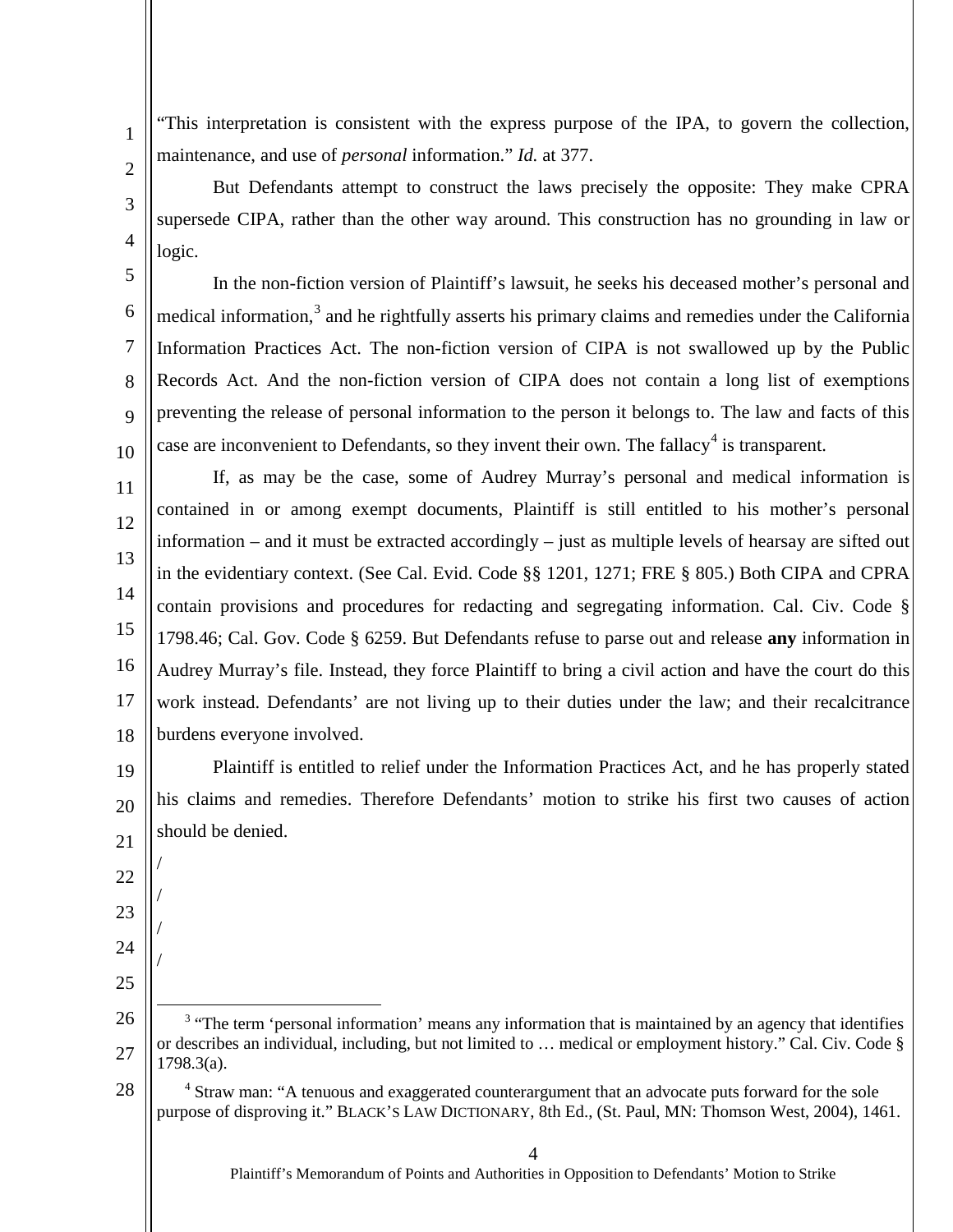1 2

3

4

5

6

7

8

9

10

11

12

13

# **B. Plaintiff is entitled to relief under CPRA in that Defendants failed to assist him in the identification of records, in violation of Cal. Gov. Code § 6253.1 (Third Cause of Action).**

In his third cause of action, Plaintiff alleges that Defendants failed to "assist [a] member of the public to identify records and information that are responsive to the request or to the purpose of the request." Cal. Gov. Code § 6253.1. As remedies for violation of this chapter, "Any person may institute proceedings for injunctive or declarative relief or writ of mandate in any court of competent jurisdiction." Cal. Gov. Code § 6258.

In their motion to strike, Defendants reiterate their res judicata defense from their Demurrer. (See Defs.' Mem. of P. & A. in Supp. of Dem. at 12-13.)

As Plaintiff shows in his Opposition to Defendants' Demurrer, neither claim nor issue preclusion apply, because Plaintiff's earlier writ action was dismissed on purely procedural bases – mootness and ripeness (failure to exhaust administrative remedies). (Defs.' RFJN, Exh. 12 at 11- 12.) Both claim and issue preclusion require a final adjudication on the merits. *Samara v. Matar,* 5 Cal. 5th 322, 326–27 (2018). Here, the "on the merits" element was not satisfied.

14 15 16 "[T]here is no justiciable controversy," Judge Mary H. Strobel wrote in her decision. *Murray v. Medical Board of Calif. et al.,* No. BS158575, Los Angeles Super. Ct. (2017). (See Defs.' RFJN, Exh. 12 at 17.)

17 18 19 The on-the-merits element couldn't be satisfied then, and it can't be satisfied now. This is an objective fact and not an arguable point. In this regard, Defendants' argument crosses the line from meritless to frivolous. Accordingly, their motion to strike should be denied.

20

21 22

23

24

25

26

27

# **C. Plaintiff is entitled to equitable relief from Defendants' wrongful assertion of an absolute privilege as their basis for withholding information that is rightfully privileged to Plaintiff (Fifth Cause of Action).**

In their denials of Plaintiff's requests for information, Defendants' base their refusal, in part on Cal. Evid. Code § 1040 (Privilege for official information), or alternately, Cal. Gov. Code § 6255 (Withholding records from inspection; Justification; Public interest). (Verif. Compl. at 6, 8-10, ¶¶ 39, 55, 59, 63; RFJN, Exhs. 12, 19, 21, 24.) In their memorandum in support of their motion to strike, Defendants don't state the rule for either of these laws. Correspondingly, their analysis goes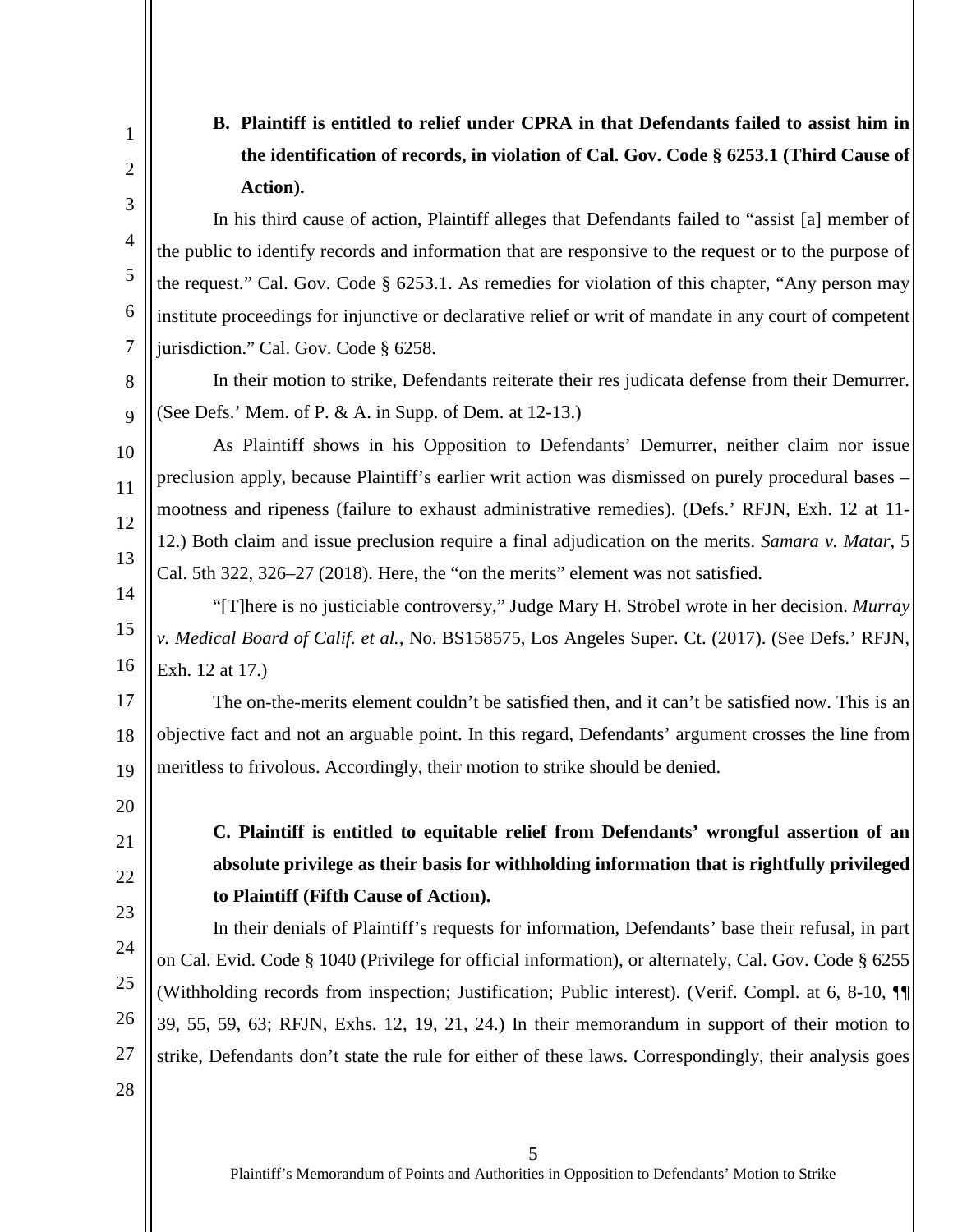astray. Filling in the blanks, Cal. Evid. Code § 1040 sets out a two-tiered privilege regime – one absolute, the other qualified.

The absolute privilege of Cal. Evid. Code  $\S$  1040(b)(1) states, "A public entity has a privilege to refuse to disclose official information, and to prevent another from disclosing official information, if the privilege is claimed by a person authorized by the public entity to do so and … Disclosure is forbidden by an act of the Congress of the United States or a statute of this state."

The qualified privilege in Cal. Evid. Code  $\S$  1040(b)(2) sets forth a balancing test for the withholding of official information "if ... disclosure of the information is against the public interest because there is a necessity for preserving the confidentiality of the information that outweighs the necessity for disclosure in the interest of justice." Moreover, "in determining whether disclosure of the information is against the public interest, **the interest of the public entity as a party in the outcome of the proceeding may not be considered**." [Emphasis added.]

12 13 14 15 16 17 18 Here, Defendants assert the absolute privilege without proper justification. Drawing from their fictional CPRA lawsuit, Defendants first claim an absolute exemption under Cal. Gov. Code § 6254. From there, Defendants assert the absolute privilege of Cal. Evid. Code § 1040. Defendants conclude, "As such, disclosure of the information Plaintiff seeks is strictly prohibited." (Defs.' Mem at 9:2.) However, the plain language of § 6254 provides no "strict prohibition," as Defendants assert. The exemption is permissive, not mandatory, i.e., "This chapter does not require the disclosure of any of the following records …" *Id.* Defendants' syllogism from the § 6254 exemptions to the § 1040 absolute privilege does not follow.

19 20 21 More importantly, Plaintiff seeks information that is privileged to him, not the Medical Board. Plaintiff is entitled to this information under the Information Practices Act, entirely apart from the official privilege of § 1040. Defendants' motion to strike should therefore be denied.

In this section of their memorandum, Defendants also erroneously assert governmental immunity. However, governmental immunity is irrelevant and inapplicable here, since Plaintiff seeks an injunction against the named agents of the Medical Board, not liability for damages. Defendants' assertion of governmental immunity against Plaintiff's claim for equitable relief appears to be yet another straw man. Therefore, Defendants' motion to strike Plaintiff's fifth cause of action should be denied.

27

22

23

24

25

26

1

2

3

4

5

6

7

8

9

10

11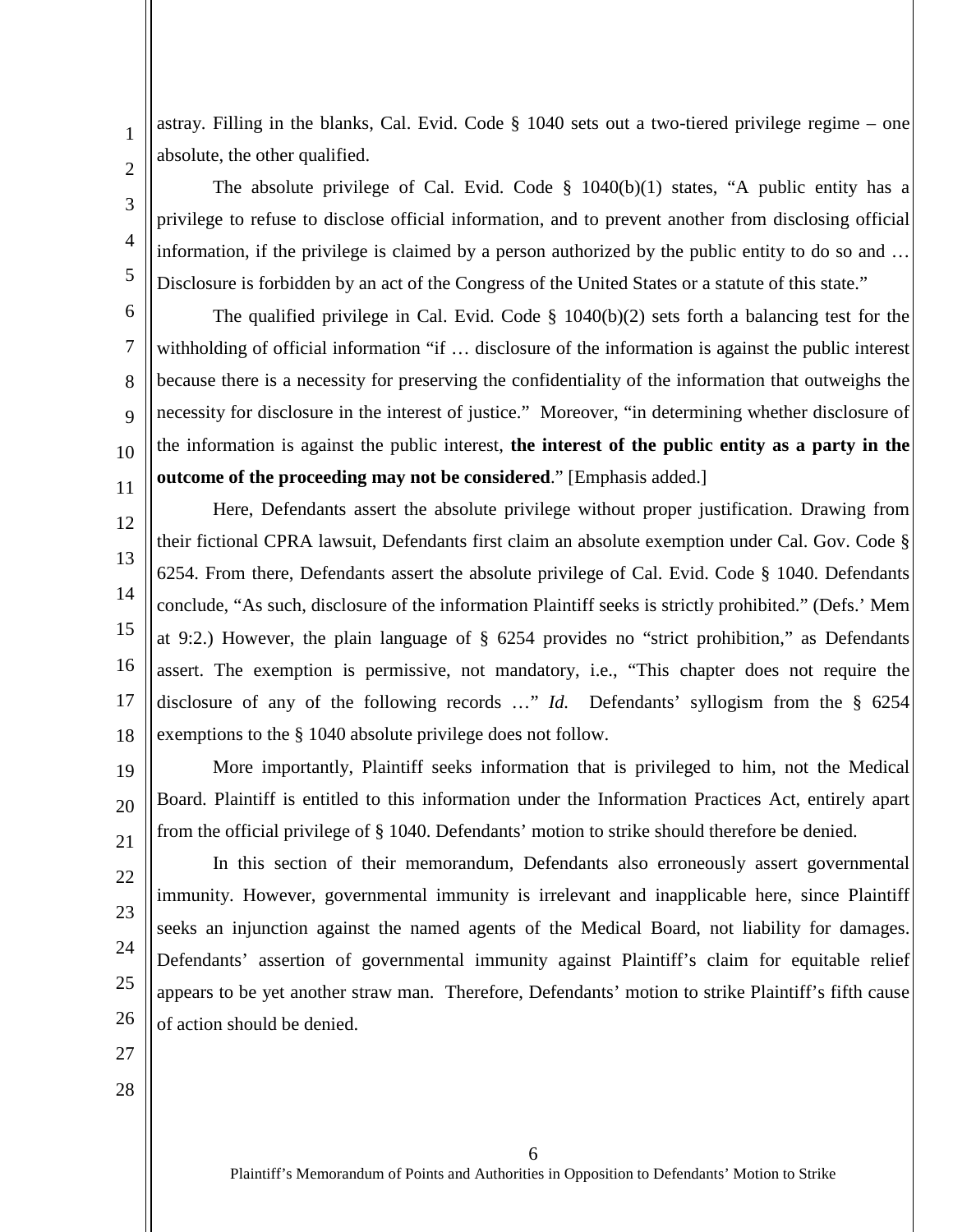### **D. Plaintiff is entitled to equitable relief under the California Constitution (Sixth Cause of Action).**

Article I, Section 3(b) of the California Constitution, provides that "the people have the right of access to information concerning the conduct of the people's business, and, therefore … the writings of public officials and agencies shall be open to public scrutiny."

The California Supreme Court has declared that equitable relief is appropriate for claims under the state constitution: "It also is clear that, like many other constitutional provisions, this section [article I, section 7] supports an action, brought by a private plaintiff against a proper defendant, for declaratory relief or for injunction." *Katzberg v. Regents of Univ. of California,* 29 Cal. 4th 300, 307 (2002). (Also see *Lane v. City of Redondo Beach,* 49 Cal. App. 3d 251, 255 (1975): A cause of action under the California Constitution is a proper matter for declaratory relief when there is a justiciable live controversy.)

12 13 14 15 16 17 Returning again to their straw man line of argumentation,<sup>[5](#page-6-0)</sup> Defendants misconstrue Plaintiff's sixth cause of action as a constitutional tort, which it is not. Rather, Plaintiff seeks declaratory and injunctive relief with respect to his constitutional claim, as the Court has deemed appropriate: "As we observed more than a century ago, 'every constitutional provision is selfexecuting to this extent, that everything done in violation of it is void.' *Katzberg,* 29 Cal. 4th at 307 (Quoting from *Oakland Paving Co. v. Hilton,* 69 Cal. 479, 484 (1886)). Similarly here, it is appropriate for Plaintiff to request equitable relief under Article I, Section 3.

18 19 20 In addition to their straw man argument, Defendants cite a non-analogous case, *Clausing v. San Francisco Unified School Dist.,* 221 Cal.App.3d 1224 (1990); which unlike the present case, dealt with Article 1, Section 28 of the California Constitution (right of students and staff to safe,

<span id="page-6-0"></span>22

23

24

25

26

1

2

3

4

5

6

7

8

9

10

11

Plaintiff's Memorandum of Points and Authorities in Opposition to Defendants' Motion to Strike

<sup>21</sup>

 $<sup>5</sup>$  The straw man argument is a favorite trope in legal sophistry:</sup>

<sup>• &</sup>quot;EMC presents three straw man arguments in an attempt to convince us it has knocked down Wanger's RESPA cause of action. The straw man, i.e., erroneous premise, is that the RESPA cause of action is solely a claim for wrongful foreclosure … We reject these arguments." *Wanger v. EMC Mortg. Corp.,* 103 Cal. App. 4th 1125, 1137 (2002)

<sup>•</sup> "The majority then engages in a detailed analysis of cases having no applicability here whatsoever, to slay this straw man of its own creation." *City of Lakewood v. Plain Dealer Pub. Co.,* 486 U.S. 750, 786 (1988) (White, J., dissenting).

<sup>27</sup> 28 • "The dissent also creates a straw man … It states the trial court 'informed the jurors they would be sanctioned if they did not adhere to the court's instructions on the law.' Of course, the trial court said no such thing. What the trial court did say was …" *People v. Sanchez,* 58 Cal. App. 4th 1435, 1446 (1997).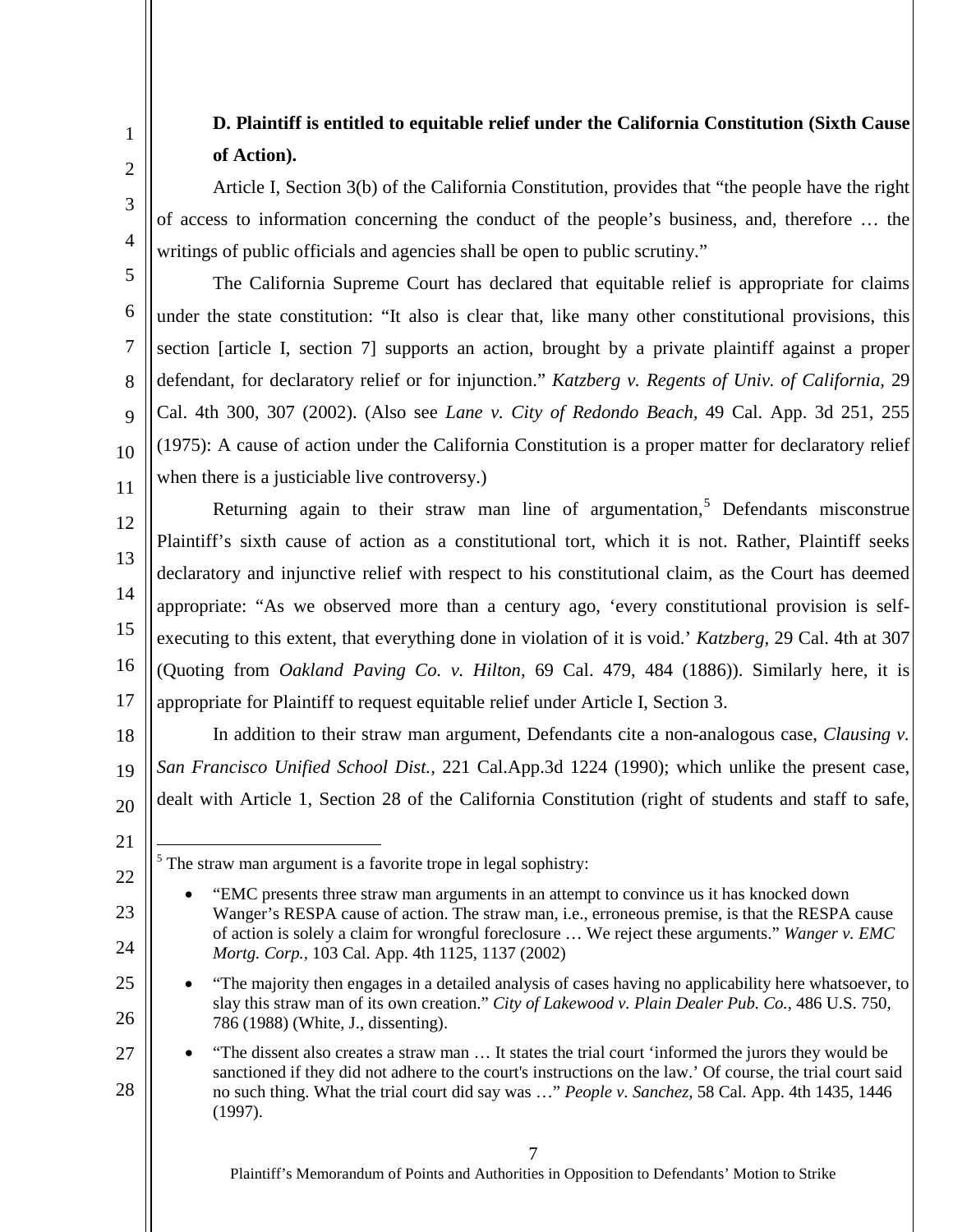secure campuses), which the plaintiffs in that case had attempted to base a private right of action for damages. By contrast here, Plaintiff's sixth cause of action is based Article I, Section 3 of the California Constitution, and he seeks declaratory and injunctive relief under this provision, not damages. Plaintiff's prayer for relief should not be construed as beyond the scope of the court's traditional equitable power, as Defendants attempt to mischaracterize it. (Defs.' Mem at 9:18.)

Additionally, Plaintiff introduced his constitutional claim in order to guide his statutory causes of action; or, as the Court has termed it, when "statutory interpretation is augmented by a constitutional imperative." *City of San Jose v. Superior Court,* 2 Cal. 5th 608, 617 (2017). Here, Defendants repeatedly base their refusal to release information to the Plaintiff on "the public interest." (V.C. at 8-10, ¶¶ 55, 59, 63; RFJN, Exhs. 19, 21, 24.) Since Defendants purport to be conducting the people's business, in the public interest, all of Plaintiff's claims relate to the constitutional mandate of Cal. Const, Art. I  $\S$  3(b)(2). If any balancing of interests is to be applied, the constitutional priority as to what constitutes the public interest should be given due consideration. Accordingly, Defendants' motion to strike Plaintiff's sixth cause of action should be denied.

14

1

2

3

4

5

6

7

8

9

10

11

12

13

#### 15 16

### **E. Public policy is directly at issue in all of Plaintiff's causes of action, and Plaintiff is entitled to equitable relief.**

17 18 19 20 21 22 "Violations of public policy statutes … have been declared justiciable in civil actions." *Montalvo v. Zamora,* 7 Cal. App. 3d 69, 76 (1970). "An action for declaratory relief is an appropriate proceeding for determining the applicability of such a statute … [when] the complaint seeks a declaration of the rights of the parties under a statute declaring the public policy of this state, and an alleged violation thereof by the defendant." *Id.* (Also see *Lane,* 49 Cal. App. 3d at 255; and *City of San Jose v. Superior Court,* 2 Cal. 5th 608, 616–17 (2017).

- 23
- 24
- 25

26

27

statements. For example, the Information Practices Act begins by declaring: "The Legislature declares that the right to privacy is a personal and **fundamental right** protected by Section 1 of Article I of the Constitution of California and by the United States Constitution and that all individuals have a right of privacy in information pertaining to them." Cal. Civ. Code § 1798.1. [Emphasis added.]

All of the statutes under which Plaintiff brings his causes of action contain public policy